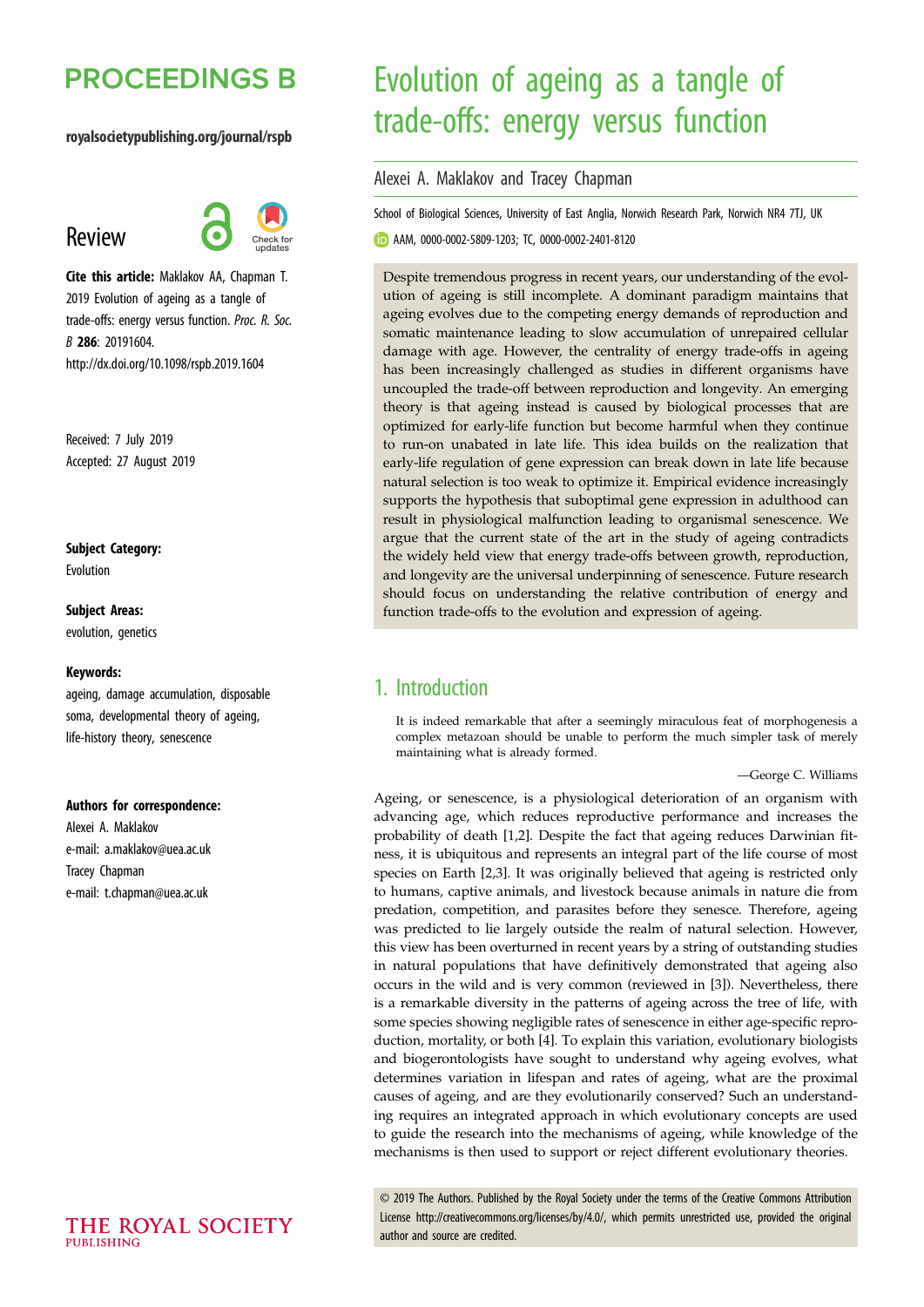

Figure 1. The strength of age-specific selection is maximized during pre-reproductive development but declines after sexual maturation with advancing adult age and reaches zero at the age of last reproduction [\[11](#page-6-0)–[13,15\]](#page-6-0). The colours along the selection gradient line represent the effect of an antagonistically pleiotropic (AP) allele on fitness across the life course, from positive green early in life to strongly negative red in late life. The shading of the background represents the effect of an AP allele on lifespan across the life course, from neutral white to strongly negative black. The classic AP allele, as envisioned by Williams [[10](#page-6-0)], will have a positive effect on fitness during development but a negative effect on fitness in late life. However, the effects of such an AP allele on lifespan will vary across the life course depending on whether the trade-off between lifespan and other fitness-related traits is based on energy or function. The negative effect on lifespan can result from competitive energy allocation between development, growth, and reproduction on the one hand, and somatic maintenance on the other hand, resulting in energy trade-offs as suggested by the 'disposable soma' theory [[16](#page-6-0)]. Under energy trade-offs, damage accumulation due to insufficient repair starts early in life and accumulates through the ages until the demise of an organism and lifespan extension is always costly. However, functional trade-offs result from suboptimal regulation of gene expression in late life resulting in suboptimal physiological function. Under functional trade-offs, optimizing gene expression in adulthood improves both fitness and lifespan, without developmental costs. (Online version in colour.)

## 2. Why do organisms age?

This key and enduring question requires qualification: are we asking the precise reasons why you or I might be ageing, or alternatively why ageing evolved in the first place? The failure to clearly distinguish between these proximate and ultimate questions, and why it even matters has, arguably, resulted in a fair amount of confusion within the broader study of ageing. The aim of this review is to marry these approaches and to facilitate a more complete understanding of the biology of ageing by integrating the latest mechanistic advances with the evolutionary theory. Through this, we will promote the idea that these approaches are complementary, synergistic, and can help in the development of age-specific life-history theory.

Evolutionary theories of ageing have been extensively reviewed [[1,2,5,6](#page-6-0)] and are only briefly summarized here. These theories rely on the axiom that selection maximizes fitness, not necessarily lifespan. Therefore, ageing is associated with selective processes to build vehicles for successful reproduction [[7](#page-6-0),[8](#page-6-0)]. The key idea underpinning the evolutionary theory of ageing is that the strength of natural selection on a trait declines after sexual maturation and with advancing age [[9](#page-6-0)–[13\]](#page-6-0) resulting in Haldane's [\[14](#page-6-0)] famous 'selection shadow' (figure 1). This is because non-ageing-related extrinsic mortality reduces the probability of late-life reproduction and old individuals in the population have already produced a large part of their lifetime reproduction and passed on their

genes resulting in a decline in selection gradients on mortality and fertility [[11](#page-6-0)–[13,17\]](#page-6-0). This single, fundamentally important insight led to the formulation of the major theories of ageing.

Mutation accumulation: in this, mutations with late-life effects can accumulate and be transmitted through the germ line [[9](#page-6-0)]. Ageing here occurs due to the summation of randomly acquired deleterious effects that are manifested only late in life [[18\]](#page-6-0). Following from the premise of the 'selection shadow', ageing at late ages has relatively little impact upon an organism's overall fitness. Early formulations of MA assumed narrow 'windows' for mutational effects during the life course of the organism, and models based on such assumptions predicted a rapid increase in mortality after the end of reproduction, or 'walls of death' that are rarely seen in nature. Subsequent models considered the possibility for positive mutational effects across adjacent age-classes and explored the extent to which MA could occur even if genes ultimately responsible for ageing had mildly deleterious effects in early life [[6](#page-6-0),[19](#page-6-0),[20\]](#page-6-0). These models allowed for post-reproductive lifespan, a more gradual increase in mortality rate with age and a decline in mortality rates at a very late age. MA theory makes no specific assumptions about which types of pathways should underpin ageing, as the accumulation of mutational effects could in theory occur across random loci. MA has some support (reviewed in [\[21](#page-6-0)]), though recent discussions have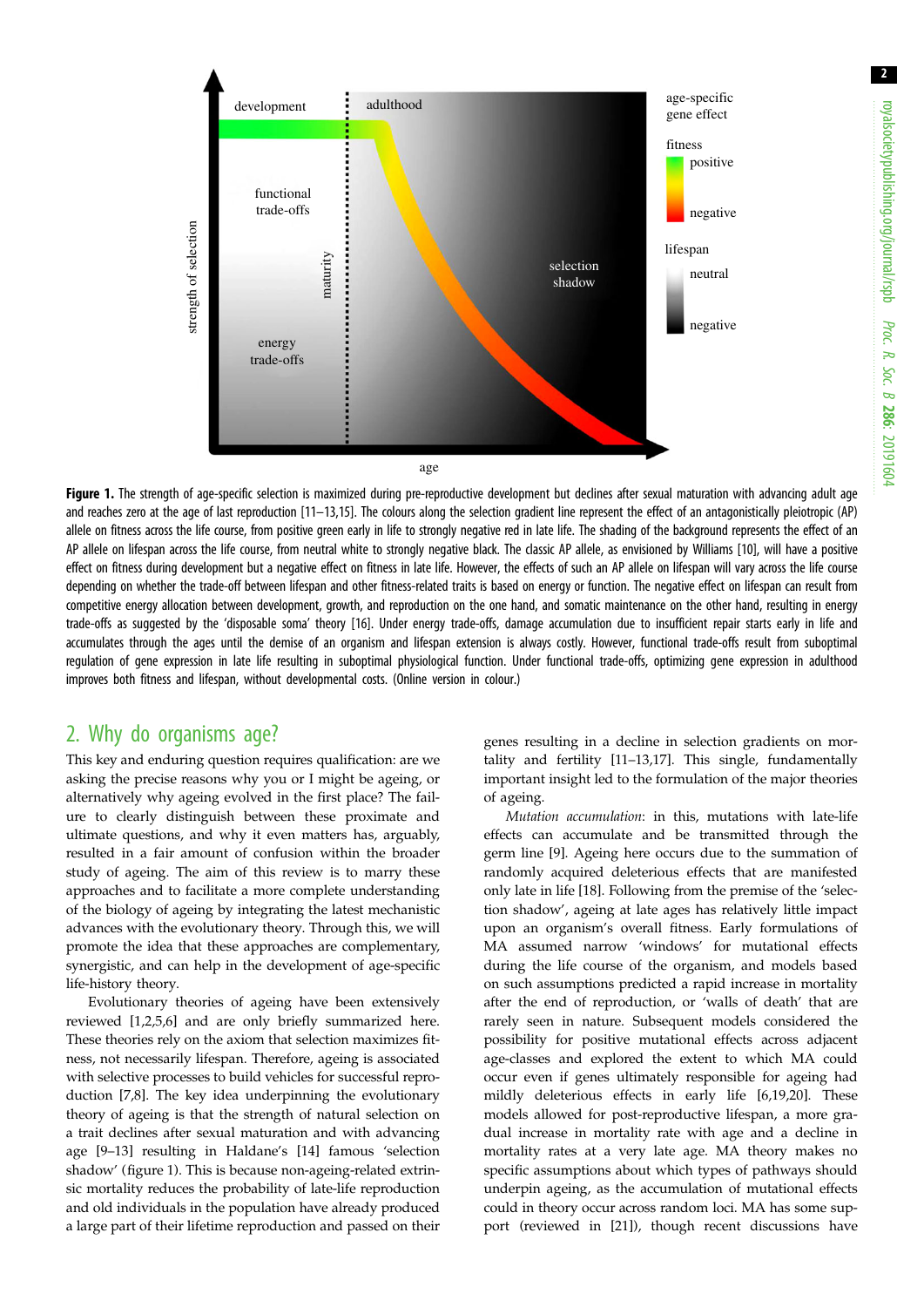highlighted that it may not be consistent with the discovery of the molecular signalling pathways that potentially underpin ageing across many animal groups and appear to be evolutionarily conserved [[21](#page-6-0)–[23](#page-6-0)].

Antagonistic pleiotropy: is the evolutionary theory of ageing which recognizes that genes often have multiple or pleiotropic effects and that a beneficial effect of a gene early in an organism's life can be strongly selected even if that gene causes a negative effect later in life [\[10](#page-6-0)]. Because selection gradients on survival and fertility decline with age, early-life beneficial effects are likely to be strongly positively selected, and deleterious late-life effects can persist because selection is weak and cannot eliminate them. Antagonistic pleiotropy (AP) emphasizes the importance and inevitability of trade-offs between different life-history traits across early and late life. To ascertain whether MA or AP was the dominant paradigm, many studies have examined whether enhanced success in reproduction early in life is inevitably associated with decreased lifespan or increased ageing. Laboratory evolution experiments have successfully selected for increased late-life fitness and observed decreased early-life fitness as a correlated response [\[24](#page-6-0),[25\]](#page-6-0) in line with AP theory. Others selected directly for increased survival and observed decreased reproductive output [[26\]](#page-6-0). The identification of individual alleles with AP effects has also strengthened support [\[27](#page-6-0)–[29\]](#page-6-0). As noted above, Williams originally suggested the types of loci that could show antagonistic effects and, while at first an abstract concept, the finding of genes with the appropriate profile of antagonistic effects provides intriguing support for AP. One example is found in the sword tail fish (Xiphophorus cortezi), in which individuals that carry the dominant Xmrk oncogene simultaneously have increased the risk of melanoma and a selective size advantage [[30\]](#page-6-0).

# 3. Energy trade-offs between growth, reproduction, and longevity

While the logic of the AP theory of ageing [[10](#page-6-0)] is straightforward, supported by mathematical modelling [\[11\]](#page-6-0) and quantitative and molecular genetics [[2](#page-6-0),[27\]](#page-6-0), it does not explain which physiological processes actually result in organismal senescence. Connecting evolutionary and mechanistic explanations for ageing is important because (i) this knowledge builds a general understanding of the ageing process, (ii) knowing which physiological processes contribute to organismal senescence could provide powerful tests of ultimate ageing theory. Perhaps the most accomplished physiological/mechanistic account of AP to date is the 'disposable soma' theory of ageing (DST) [\[7](#page-6-0),[16](#page-6-0),[31](#page-6-0)]. While this model was developed as an independent evolutionary theory of ageing, and is sometimes presented as such in the literature alongside MA and AP, we agree with many researchers in the fields of evolutionary biology, ecology, and biogerontology that DST represents a physiological explanation of AP.

The premise of DST is that most organisms develop in environments in which resources are limited at least during some part of their lives. Because growth, reproduction, and somatic maintenance require energy, it is reasonable to expect that limited resources will be allocated between these different traits to maximize fitness. These are the energy trade-offs that underlie the DST and more broadly life-history theory itself [\[32](#page-6-0)]. Cellular damage occurs constantly and can result from direct damage to the genome and from accumulation of insoluble protein compounds that interfere with cell function. While organisms possess many maintenance and repair mechanisms that can be deployed for genome repair as well as to re-fold or clear away misfolded proteins, it may ultimately be beneficial to invest in such maintenance and repair only to maximize the organismal function during the expected period of life, which will be determined by environmental mortality risk [[31\]](#page-6-0). There is no benefit of investing in high fidelity and long-term maintenance and repair to produce an organism that shows negligible senescence, but which is highly likely to be quickly predated or killed by pathogens.

#### (a) Increased reproduction accelerates ageing

#### and vice versa

There is a wealth of evidence to support the existence of genetic trade-offs between early- and late-life fitness. Classic experimental evolution studies in Drosophila revealed negative early- versus late-life genetic correlations for fitness by selecting flies for early or late age at reproduction [[15,33,34](#page-6-0)]. Follow-up studies in Drosophila and other invertebrates [[25,35,36](#page-6-0)] using selection regimes that controlled for potentially confounding factors such as larval density also confirmed that enhanced late-life reproduction and survival was negatively correlated with early-life reproduction. Such studies are often cited in direct support of the DST [[37\]](#page-6-0). However, while they provide evidence for a genetic correlation that is consistent with AP, they do not identify whether the underlying mechanisms are as predicted by the DST.

More direct support for the DST comes from the growing number of reports of trade-offs between investment in earlylife performance and late-life performance in natural populations [\[38](#page-6-0)–[41\]](#page-7-0). These 'ageing in the wild' studies have contributed three major advances: first, to help dispel the myth that ageing in nature is rare; second, to provide evidence that early–late life trade-offs shape individual life histories in natural populations; and third, to show that ageing in nature is plastic and depends strongly on the early-life environment.

Further evidence for DST comes from the experimental studies of natural populations. Field experiments with Collared Flycatchers (Ficedula albicollis) on the Swedish island of Gotland have shown that birds that reared an experimentally enlarged brood of nestlings laid smaller clutches later in life than did control birds [\[42,43\]](#page-7-0). Subsequent studies in other birds have shown that artificially increased brood size can also negatively affect survival [\[44](#page-7-0)–[46](#page-7-0)]. Similarly, artificially increased litter sizes are associated with reduced survival in bank voles (Clethrionomys glareolus) [\[47\]](#page-7-0). Interestingly, in several mammalian studies, experimental increases to litter sizes did not result in reduced survival or reproduction of the parents, but instead reduced offspring size or survival [[48](#page-7-0)–[50\]](#page-7-0). These results suggest that there are significant costs of reproduction, and that animals can differentially allocate their investment between parental survival, offspring number, and offspring quality. These experimental studies come closest to linking increased reproduction with accelerated ageing, but do not yet identify the underlying mechanisms involved.

Hence, while numerous studies provide evidence for potential energy trade-offs in natural settings, the important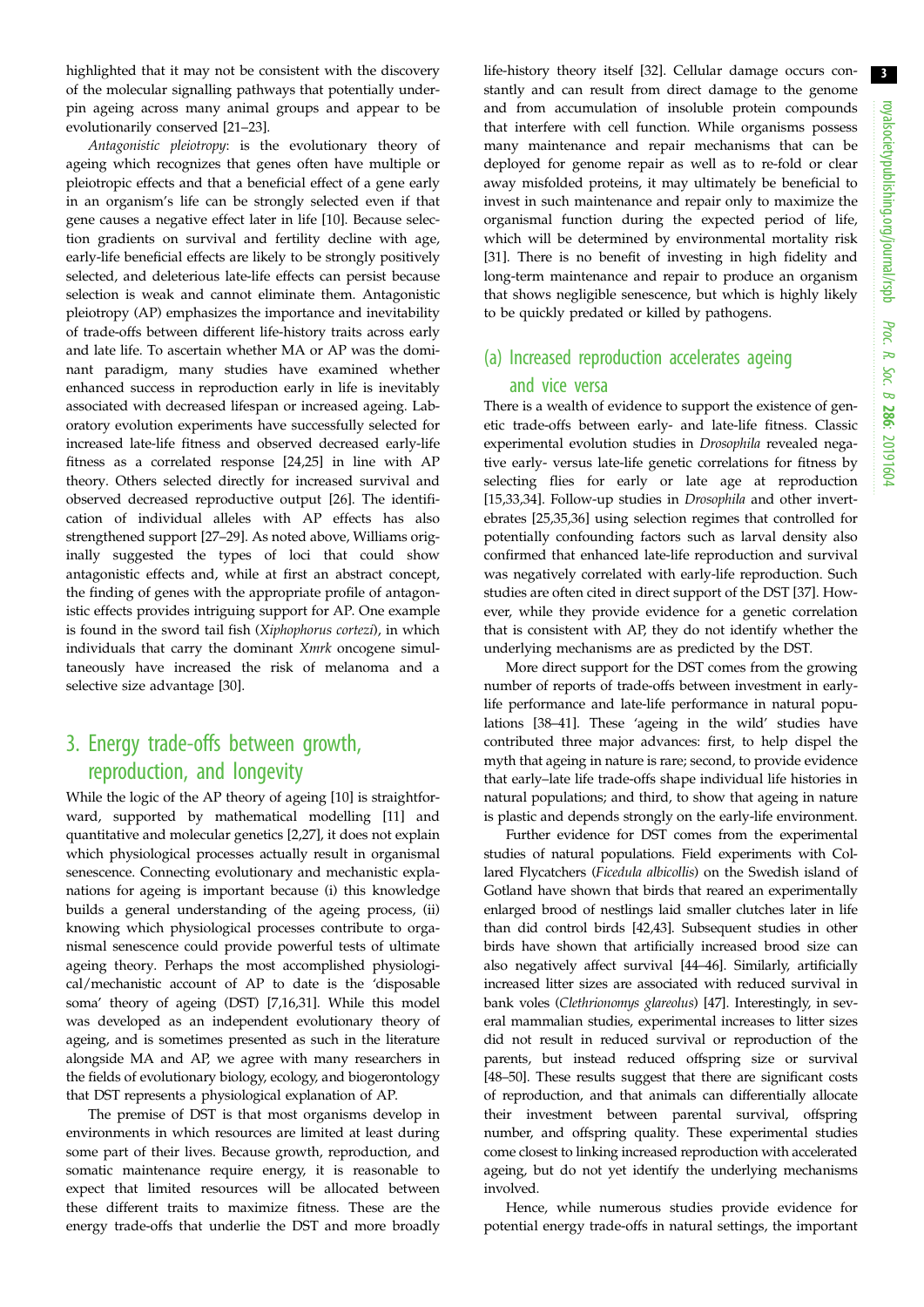additional steps are: (i) to demonstrate energy reallocation (e.g. [\[51](#page-7-0)]), (ii) to identify mechanisms that contribute to these trade-offs in order to evaluate the relative importance of the DST in the evolution and expression of ageing.

# 4. Trade-offs between reproduction and survival can be uncoupled

Despite cross-taxonomic support for the idea that competitive energy allocation between growth, survival, and reproduction can contribute to senescence, the last two decades have seen an increase in a number of studies that challenge the centrality of energy trade-offs in ageing (reviewed in [\[15](#page-6-0),[52](#page-7-0)–[56](#page-7-0)]). For example, reproduction increases metabolism, which leads to increased generation of reactive oxygen species (ROS) that can contribute to cellular damage and senescence. However, studies in fruit flies suggest that direct experimental reduction in ROS production via mitochondrial uncoupling proteins (UCPs) extends lifespan without a concomitant decrease in fecundity or physical activity [[57\]](#page-7-0). Similarly, experimental downregulation of the nutrient-sensing target-of-rapamycin (TOR) signalling pathway in Drosophila melanogaster extends lifespan both in sterile flies (via rapamycin, [\[58](#page-7-0)]) and in fertile flies without negative effects on reproduction (via torin, [\[59](#page-7-0)]).

Some of the strongest empirical evidence against the energy allocation trade-offs being the universal cause of ageing comes from experimental studies that have directly uncoupled increased longevity from reduced fecundity. For example, downregulation of the evolutionarily conserved insulin/IGF-1 signalling (IIS) pathway that shapes development, growth, reproduction, and longevity increases lifespan but can also lead to arrested development and/or reduced early-life reproduction. However, a classic study by Dillin et al. [[60\]](#page-7-0) showed that the negative effects of reduced IIS on reproduction and positive effects on longevity can be uncoupled depending upon when during the life course of the organism the changes to IIS occur. Early-life downregulation of IIS signalling by RNA interference knockdown of daf-2 gene expression in Caenorhabditis elegans starting at the egg stage or in early larval development extended lifespan, but resulted in reduced early-life fecundity. However, allowing the nematodes to develop normally and reach sexual maturity prior to IIS downregulation completely eliminated the negative effects of this manipulation on development and reproduction but prolonged lifespan to the same extent. This study definitively showed that while daf-2 expression underpins negative genetic correlation between reproduction and survival, this correlation can be uncoupled by precise age-specific optimization of gene function. Essentially, wildtype levels of daf-2 expression contribute to senescence and shorten the life of the worm not because of accumulation of unrepaired molecular damage starting from early life onwards, but because of the damage directly created during adulthood. Hence, optimizing gene expression in adulthood reduced damage and increased lifespan, without negative consequences for other life-history traits.

These findings prompt the question of what kind of damage might be created by suboptimal gene expression leading to suboptimal IIS function in adulthood. There is good evidence that misfolded protein aggregates that accumulate in cells with age contribute to cellular senescence, and several studies have linked reduced protein synthesis with increased longevity [[61](#page-7-0)–[65](#page-7-0)]. IIS signalling promotes protein synthesis [\[66,67](#page-7-0)] and, consequently, exceptionally long-lived daf-2 C. elegans mutants whose IIS signalling is reduced exhibit a marked reduction in translation [\[68](#page-7-0)]. This suggests that superfluous protein synthesis in adulthood contributes to cellular senescence and organismal death. Nevertheless, protein synthesis is not the only anabolic process controlled by IIS signalling, and recent work in C. elegans has also linked superfluous yolk production in late life to senescence [\[69](#page-7-0)].

There are two objections to the idea that tinkering with age-specific gene expression can postpone ageing and increase lifespan without apparent fitness costs. First, it is possible that worms with reduced IIS signalling in adulthood are underperforming across different environments. Arguing against this, IIS mutants are known to be resistant to a wide range environmental stressors and exhibit increased tolerance to heat, cold, certain pathogens, to oxidative stress caused by visible light and radiation. These studies suggest that downregulation of IIS signalling in adulthood could improve the fitness of C. elegans nematodes across a range of ecologically relevant environments, although more research is necessary to fully test this assertion. The second objection is the potential for deleterious inter-generational effects of experimentally adjusted physiology. Most studies focus on the trade-off between longevity and offspring number, but increased investment into the parental soma could come at the cost of offspring quality. There are at least two different routes through which the putative trade-off between parental longevity and offspring quality can be realized [\[55](#page-7-0)]. First, increased reproduction can result in reduced parental investment in terms of quantity and/or quality of resources provided by the parents to the offspring. Second, increased investment into parental soma can be traded-off with investment into germline maintenance and repair resulting in increased number of de novo germline mutations in offspring. However, recent work has showed that the offspring of parents treated with daf-2 RNAi during adulthood had higher reproduction, similar lifespan, and higher Darwinian fitness than their control counterparts [[70\]](#page-7-0). Taken together, these studies suggest that wild-type IIS signalling in nematodes optimizes development at the cost of reduced survival in adulthood and reduced offspring fitness, making the wild-type daf-2 an AP allele whose late-life cost does not result directly from energy trade-offs.

# 5. Function trade-offs: from Williams to the developmental theory of ageing

#### (a) Origins of the theory

While damage accumulation resulting from energy trade-offs between reproduction and maintenance is generally viewed as the leading physiological/mechanistic explanation for the evolution and expression of ageing via AP, it is interesting that Williams himself used a very different example to illustrate the action of a putative AP allele [\[10](#page-6-0)]. He envisioned an allele with a beneficial effect on bone calcification in the developing organism, but that causes calcification of arteries in adulthood. Such an allele could have an overall positive effect on fitness and become established in the population. This is an example of a functional trade-off, where the same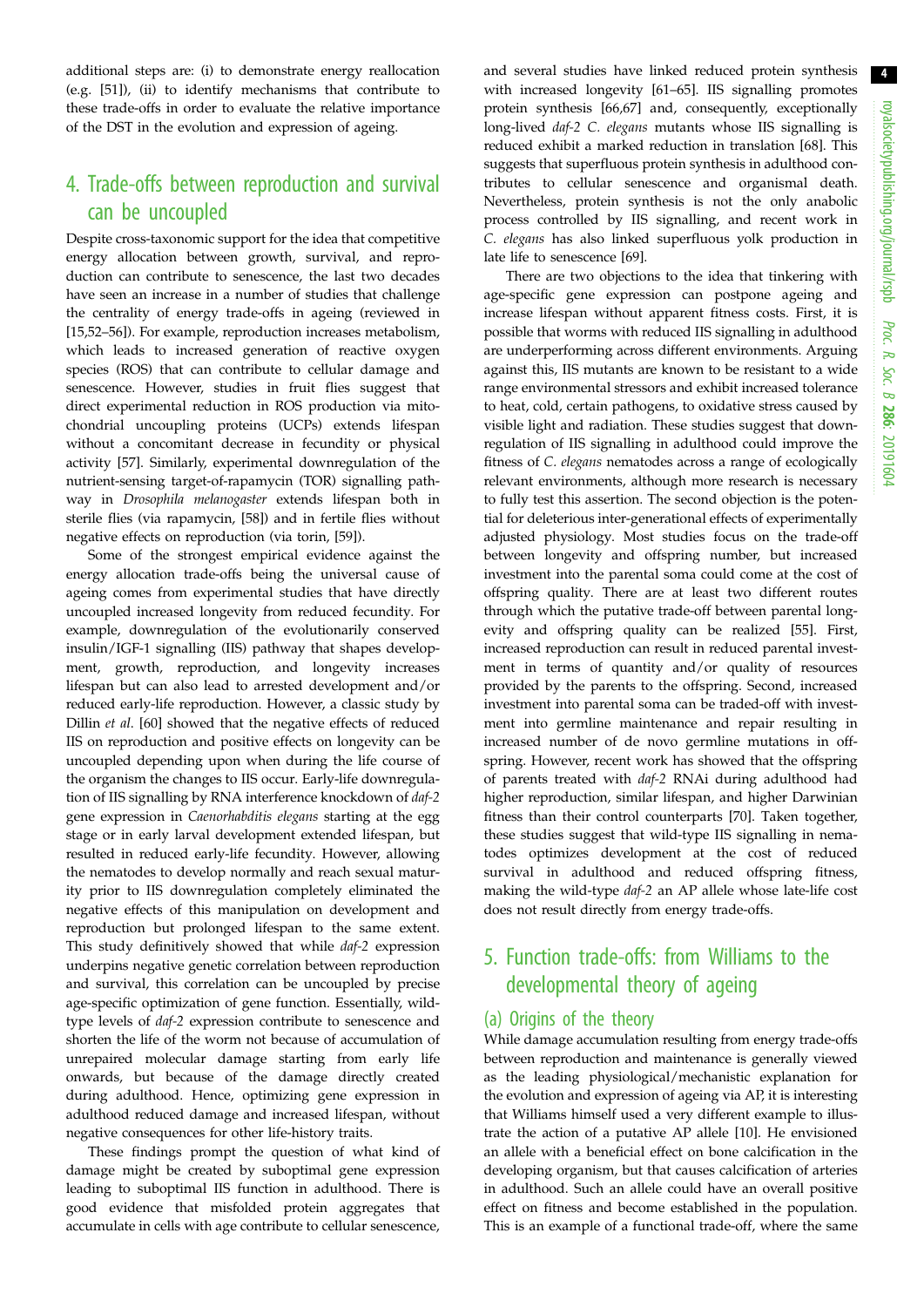physiological process is beneficial for fitness in early-life (e.g. during development), but detrimental for fitness in late life (e.g. post-sexual maturation). Williams suggested that selection could lead to the evolution of a modifier gene to suppress excessive calcification of arteries with age, but noted that such suppression is unlikely ever to be fully effective given weak late-life selection [[10\]](#page-6-0).

### (b) The developmental theory of ageing

Williams' ideas have been developed further in recent decades following the above logic, by explicitly linking the development of an organism to its senescence with advancing age [[5,8,](#page-6-0)[71](#page-7-0)–[74\]](#page-7-0). In its broadest sense, the developmental theory of ageing (DTA) argues that ageing and longevity are shaped by the physiological processes that are optimized for early-life development, growth, and reproduction and are not sufficiently optimized for late-life function [\[8](#page-6-0)[,71](#page-7-0)]. Importantly, there is a clear distinction between the classical damage accumulation paradigm as envisioned by the DST and the DTA. Damage accumulation hypotheses, including the DST, predict that increased investment in somatic maintenance will reduce cellular damage and increase longevity at the cost of reduced growth and reproduction. Because the organisms are predicted to optimize energy allocation between life-history traits to maximize fitness, experimental reallocation of energy should result in fitness costs. Contrary to this, the DTA predicts that it is possible to optimize age-specific gene expression to increase longevity without incurring costs to growth and reproduction, because longevity is curtailed by suboptimal physiology in adulthood rather than by the lack of resources for somatic maintenance. Hence, the DTA offers an explanation for the results of daf-2 studies in C. elegans, which exemplify how modification of gene expression can have negative fitness consequences when applied during development but positive when applied during adulthood [\[60,70](#page-7-0)]. Consistent with this, an RNAi screen of 2700 genes involved in C. elegans development identified 64 different genes that are detrimental when deactivated during development, but which extend longevity when deactivated in adulthood [\[75](#page-7-0),[76\]](#page-7-0). It will be instrumental for our understanding of ageing to study the fitness consequences of age-specific optimization of gene expression across a broad array of physiological processes. The decline in selection gradients with age makes it logical that ageing evolves as a combined effect of many alleles with beneficial early-life and detrimental late-life effects, precisely because weak selection struggles to fully optimize gene expression in late life.

## (c) Excessive biosynthesis as a proximate cause of ageing

Recently, the concept that ageing results as a consequence of suboptimal gene function in later life has been mechanistically linked with the idea that superfluous nutrient-sensing signalling during adulthood can lead to excessive biosynthesis resulting in cellular hypertrophy, cellular senescence, and organismal senescence. The 'hyperfunction' idea provides a direct mechanistic mode-of-action hypothesis to explain how the continuation of a developmental programme can cause damage in late life and contribute to ageing [\[5](#page-6-0)[,72,74](#page-7-0),[77\]](#page-7-0). In doing so, this hypothesis has moved the field forward by stimulating new studies aimed specifically at identifying the negative consequences of superfluous biosynthesis with advancing age. It has support from in vitro studies of cell cultures which suggest that, when cell proliferation is arrested, high levels of growth signalling can trigger the cells to transition from a quiescent to senescent state, while reduced growth signalling reduces cellular hypertrophy and senescence [[77,78\]](#page-7-0). Cellular hyperfunction is predicted to result in organismal senescence and death, and demonstrating this link is vital for future tests of the 'hyperfunction' hypothesis. Most recently, Ezcurra et al. [\[69](#page-7-0)] showed that IIS signalling in nematodes promotes the conversion of gut biomass to yolk. While this process contributes to reproduction and is beneficial early in life, it is detrimental to the survival of ageing non-reproducing nematodes. Thus, one important factor that causes death in old worms is not an accumulation of unrepaired damage but the opposite: active yet costly conversion of gut biomass to unused yolk in the cells, resulting in intestinal atrophy and senescent obesity in old worms.

### (d) Age-specific trade-offs in optimal function

The 'hyperfunction' hypothesis is firmly rooted in the logic of age-specific trade-offs in gene function championed by Williams [\[10](#page-6-0)] and further developed by Hamilton [[11](#page-6-0)]. This hypothesis provides a clear and detailed physiological explanation for how excessive biosynthesis in late life can contribute to cellular and organismal senescence by linking the quantitative genetic AP theory with the proximate DTA theory via nutrient-sensing molecular signalling within cells. Nevertheless, we believe that this concept can and should be broadened further, to encompass all possible ways in which suboptimal gene expression leading to suboptimal physiology in late life can contribute to the evolution and expression of ageing. For example, excessive biosynthesis may prove to be an important physiological mechanism of senescence, but there is no reason to expect it to operate across all taxa. Just as hyperfunction of nutrient-sensing signalling seems to play an important role in the age-related demise of nematodes, other physiological processes, some running 'too high' and some running 'too low', can contribute to ageing [[8](#page-6-0),[71](#page-7-0)]. Moreover, in some cases, the developmental programme can actively downregulate certain physiological processes that would be beneficial in late life. For example, heat-shock resistance is actively downregulated in C. elegans nematodes upon sexual maturation, resulting in accumulation of insoluble protein compounds in the cells leading to disrupted proteostasis and, ultimately, senescence [[79\]](#page-7-0). This 'hypofunction' of molecular chaperones has prompted researchers to suggest that sexual maturation marks the onset of ageing in C. elegans, much in line with Hamilton's [\[11\]](#page-6-0) predictions. Understanding which physiological processes that shape senescence are more prevalent in different taxonomic groups, and why, should be the focus of research on the biology of ageing.

### 6. The hidden costs of longevity

The study of the evolutionary ecology of ageing has been driven by the search for energy trade-offs between life-history traits. Above, we have emphasized the role of non-energybased trade-offs in the evolution of ageing (see also [figure 2\)](#page-5-0).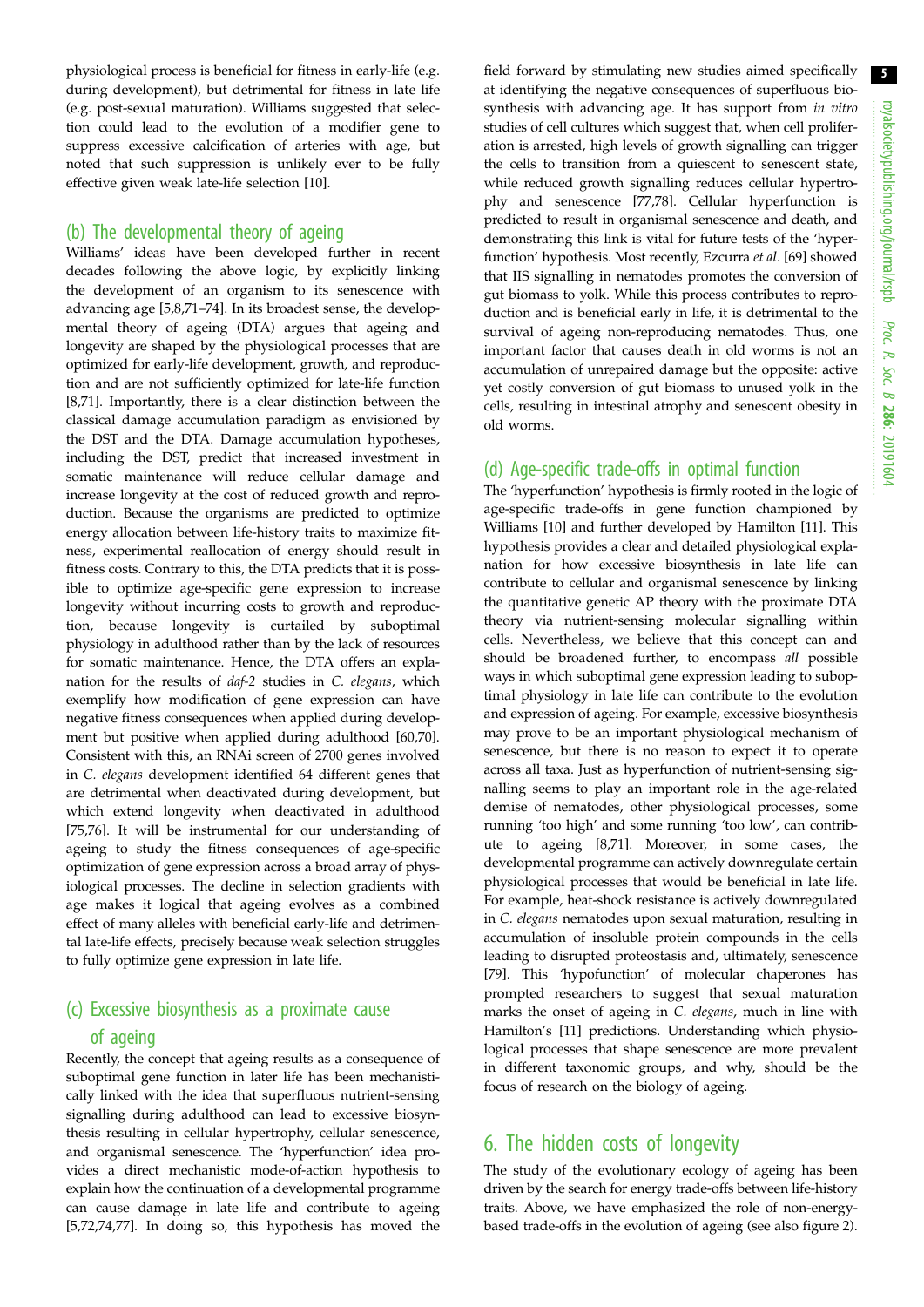<span id="page-5-0"></span>

Figure 2. AP is a population genetic theory of ageing postulating that ageing evolves via alleles that have positive fitness effects early in life and negative fitness effects late in life [\[10](#page-6-0)]. Because the strength of age-specific selection is maximized early in life [[11](#page-6-0)–[13\]](#page-6-0), such alleles can be beneficial and will be selected for. There are two proximate physiological mechanisms that account for AP: energy and function trade-offs between development, growth, reproduction, and survival. The DST [[7,16,31](#page-6-0)] focuses on the energy trade-offs between growth, reproduction, and survival, while the DTA [[8](#page-6-0)[,71\]](#page-7-0) focuses on gene expression optimized for development and early-life function. The relative importance of these two processes in the evolution of ageing is unknown, as most studies testing for age-specific fitness do not identify the physiological mechanisms. (Online version in colour.)

However, if energy-based trade-offs are not detectable in standard life-history assays, it may be fruitful to ask where the classic energy-based costs of longevity might sometimes be hidden and perhaps overlooked. First, perhaps the most obvious reason for the lack of fitness costs of lifespan extension is that fitness may often be assessed in one or two structurally simple environments. Laboratory studies using small, rapidly reproducing organisms provide a fertile ground for evaluation of the fitness consequences of genetic, environmental, or pharmacological lifespan extensions across a wide range of complex, ecologically relevant environments. There is untapped power in these systems to run controlled experiments in which animals encounter natural fluctuations of light, temperature, humidity, food and mate availability, presence of pathogens and predators across their life course, as well as across generations. While such experiments may be challenging and expensive, they are certainly feasible. Recent studies in related fields suggested that adding complexity to laboratory evolution can provide important novel insights into the evolutionary processes [\[80](#page-7-0)–[82\]](#page-7-0). Second, fitness effects of lifespan extension are often assessed within one, and rarely two, generations. Measures of the quality of offspring, or perhaps grand-offspring, may represent an important and missing fitness component. The offspring of parents whose somatic performance has been artificially improved could experience a reduced quantity and/or quality of developmental resources, reduced parental care, or increased germline mutation rate. Such inter-generational trade-offs between parental longevity and offspring fitness have been demonstrated recently, but much more work is needed to establish whether such effects are common.

# 7. Integrated view of ageing: ultimate and proximate reasons

An integrated view, drawing together the proximate and ultimate concepts discussed above and building from the rapidly accumulating new knowledge is likely to revolutionize the study of ageing over the next few decades. We advocate this approach to fully evaluate the relative importance of different ageing pathways, and to use these data to distinguish between different evolutionary hypotheses (figure 2). Both energy and function trade-offs are likely to contribute to the evolution and expression of ageing across organisms. Nevertheless, it is possible and necessary to establish their relative importance in the evolution of ageing across taxa and in shaping individual differences in age-related physiological decline. Understanding and quantifying the contribution of different types of trade-offs will not only help answer why do most organisms senesce as they grow old, but also will guide the efforts in the field of applied biogerontology.

Studies of ageing in laboratory model organisms, such as yeast, nematodes, fruit flies, and mice, have provided a wealth of mechanistic detail underpinning ageing-related traits such as lifespan, fecundity, and locomotion. However, they have much less often estimated fitness consequences of experimental manipulations. More studies explicitly linking gene function with age-specific fitness are required to understand whether old animals generally die from unrepaired damage that they slowly accumulated over their lives or from newly acquired damage resulting from a rogue developmental programme.

Studies of ageing in wild populations have often focused on correlations between measures of reproductive effort and survival, without exploring the underlying physiology. For example, high early-life reproductive performance is often associated with accelerated senescence in the wild, but no study as yet has causatively linked increased reproduction to damage accumulation to senescence. However, there is scope for experimental work with vertebrate species in natural and semi-natural environments. For example, dietary restriction-mimicking compounds that downregulate nutrient-sensing signalling and prolong lifespan in laboratory studies, such as rapamycin, can be administered at different ages via food and the effects on Darwinian fitness evaluated accordingly.

### 8. Conclusion

Trade-offs underlie the evolution of ageing. The two proximate theories focus on either imperfect repair due to competitive energy allocation (the DST) or imperfect function due to suboptimal gene expression after sexual maturation (the DTA). While both rely on the principle of AP, they make distinct predictions with respect to the relationship between growth, reproduction, and survival. We need to understand how trade-offs work in order to distinguish whether they are primarily energy-based or function-based. Distinguishing between these mechanisms may have profound practical consequences. For example, should DTA represent the dominant paradigm, it could significantly boost our chances for increasing healthy lifespan via optimization of late-life physiology.

While many studies claim to uncouple reduced reproduction from increased survival, we need inter-generational studies assessing Darwinian fitness in realistically complex and ecologically relevant environments because selection can favour different traits in different contexts. It is unlikely that ageing in any one taxon will be entirely driven by either energy or function trade-offs, not the least because some trade-offs may involve both. However, their relative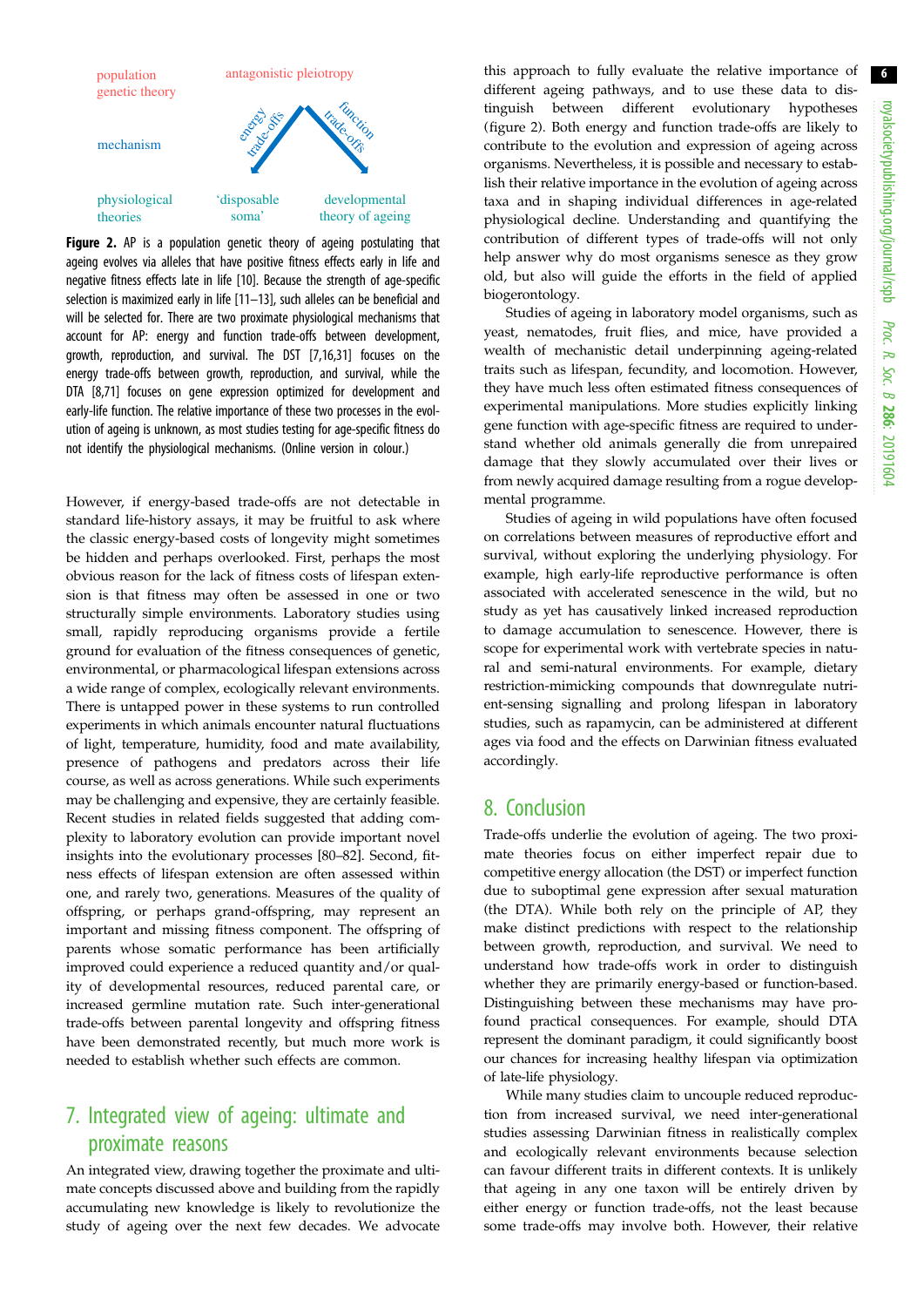<span id="page-6-0"></span>importance in the evolution of ageing across different taxa could certainly differ. For example, ageing in C. elegans might be driven primarily by suboptimal gene expression in adulthood, while ageing in mice by competitive energy allocation. At this point, we do not have the final answer even for these two extensively studied model organisms, let alone other animals. Until we know the answer across the broad range of taxonomic groups, ageing will remain an unsolved problem in biology.

## **References**

- 1. Partridge L, Barton NH. 1993 Optimality, mutation and the evolution of aging. Nature 362, 305–311. [\(doi:10.1038/362305a0\)](http://dx.doi.org/10.1038/362305a0)
- 2. Hughes KA, Reynolds RM. 2005 Evolutionary and mechanistic theories of aging. Annu. Rev. Entomol. 50, 421–445. [\(doi:10.1146/annurev.ento.50.071803.](http://dx.doi.org/10.1146/annurev.ento.50.071803.130409) [130409](http://dx.doi.org/10.1146/annurev.ento.50.071803.130409))
- 3. Nussey DH, Froy H, Lemaitre JF, Gaillard JM, Austad SN. 2013 Senescence in natural populations of animals: widespread evidence and its implications for bio-gerontology. Ageing Res. Rev. 12, 214–225. [\(doi:10.1016/j.arr.2012.07.004](http://dx.doi.org/10.1016/j.arr.2012.07.004))
- 4. Jones OR et al. 2014 Diversity of ageing across the tree of life. Nature 505, 169–173. ([doi:10.1038/](http://dx.doi.org/10.1038/nature12789) [nature12789](http://dx.doi.org/10.1038/nature12789))
- 5. Gems D, Partridge L. 2013 Genetics of longevity in model organisms: debates and paradigm shifts. Annu. Rev. Physiol. 75, 621–644. [\(doi:10.1146/](http://dx.doi.org/10.1146/annurev-physiol-030212-183712) [annurev-physiol-030212-183712](http://dx.doi.org/10.1146/annurev-physiol-030212-183712))
- 6. Maklakov AA, Rowe L, Friberg U. 2015 Why organisms age: evolution of senescence under positive pleiotropy? Bioessays 37, 802–807. ([doi:10.](http://dx.doi.org/10.1002/bies.201500025) [1002/bies.201500025\)](http://dx.doi.org/10.1002/bies.201500025)
- 7. Kirkwood TBL, Holliday R. 1979 Evolution of aging and longevity. Proc. R. Soc. Lond. B 205, 531-546. [\(doi:10.1098/rspb.1979.0083](http://dx.doi.org/10.1098/rspb.1979.0083))
- 8. de Magalhaes JP, Church GM. 2005 Genomes optimize reproduction: aging as a consequence of the developmental program. Physiology 20, 252–259. ([doi:10.1152/physiol.00010.2005](http://dx.doi.org/10.1152/physiol.00010.2005))
- 9. Medawar PB. 1952 An unresolved problem of biology. London, UK: Lewis.
- 10. Williams GC. 1957 Pleiotropy, natural selection, and the evolution of senescence. Evolution 11, 398–411. [\(doi:10.1111/j.1558-5646.1957.tb02911.x\)](http://dx.doi.org/10.1111/j.1558-5646.1957.tb02911.x)
- 11. Hamilton WD. 1966 The moulding of senescence by natural selection. J. Theor. Biol. 12, 12–45. ([doi:10.](http://dx.doi.org/10.1016/0022-5193(66)90184-6) [1016/0022-5193\(66\)90184-6](http://dx.doi.org/10.1016/0022-5193(66)90184-6))
- 12. Moorad JA, Promislow DEL, Silvertown J. 2019 Evolution of senescence: a reassessment of Williams' extrinsic mortality hypothesis. Trends Ecol. Evol. 34, 519–530. ([doi:10.1016/j.tree.2019.02.006\)](http://dx.doi.org/10.1016/j.tree.2019.02.006)
- 13. Caswell H, Shyu E. 2017 Senescence, selection gradients and mortality. In The evolution of senescence in the tree of life (eds RP Shefferson, OR Jones, R Salguero-Gomez), pp. 56–82. Cambridge, UK: Cambridge University Press.
- 14. Haldane JBS. 1941 New paths in genetics. London, UK: Allen & Unwin.
- 15. Flatt T, Partridge L. 2018 Horizons in the evolution of aging. BMC Biol. 16, 93. [\(doi:10.1186/s12915-](http://dx.doi.org/10.1186/s12915-018-0562-z) [018-0562-z](http://dx.doi.org/10.1186/s12915-018-0562-z))
- 16. Kirkwood TBL. 1977 Evolution of aging. Nature 270, 301–304. ([doi:10.1038/270301a0\)](http://dx.doi.org/10.1038/270301a0)
- 17. Wensink MJ, Caswell H, Baudisch A. 2017 The rarity of survival to old age does not drive the evolution of senescence. Evol. Biol. 44, 5–10. [\(doi:10.1007/](http://dx.doi.org/10.1007/s11692-016-9385-4) [s11692-016-9385-4\)](http://dx.doi.org/10.1007/s11692-016-9385-4)
- 18. Charlesworth B. 1994 Evolution in age-structured populations. Cambridge, UK: Cambridge University Press.
- 19. Wachter KW, Evans SN, Steinsaltz D. 2013 The agespecific force of natural selection and biodemographic walls of death. Proc. Natl Acad. Sci. USA 110, 10 141–10 146. [\(doi:10.1073/pnas.](http://dx.doi.org/10.1073/pnas.1306656110) [1306656110\)](http://dx.doi.org/10.1073/pnas.1306656110)
- 20. Wachter KW, Steinsaltz D, Evans SN. 2014 Evolutionary shaping of demographic schedules. Proc. Natl Acad. Sci. USA 111, 10 846–10 853. [\(doi:10.1073/pnas.1400841111\)](http://dx.doi.org/10.1073/pnas.1400841111)
- 21. Hughes KA. 2010 Mutation and the evolution of ageing: from biometrics to system genetics. Phil. Trans. R. Soc. B 365, 1273–1279. [\(doi:10.1098/rstb.](http://dx.doi.org/10.1098/rstb.2009.0265) [2009.0265\)](http://dx.doi.org/10.1098/rstb.2009.0265)
- 22. Kenyon C. 2001 A conserved regulatory system for aging. Cell 105, 165–168. ([doi:10.1016/s0092-](http://dx.doi.org/10.1016/s0092-867400306-3) [867400306-3](http://dx.doi.org/10.1016/s0092-867400306-3))
- 23. Kenyon CJ. 2010 The genetics of ageing. Nature 467, 622. ([doi:10.1038/nature09047\)](http://dx.doi.org/10.1038/nature09047)
- 24. Rose MR. 1991 Evolutionary biology of aging, 1st edn, p. 221. New York, NY: Oxford University Press.
- 25. Partridge L, Prowse N, Pignatelli P. 1999 Another set of responses and correlated responses to selection on age at reproduction in Drosophila melanogaster. Proc. R. Soc. Lond. B 266, 255-261. [\(doi:10.1098/rspb.1999.0630\)](http://dx.doi.org/10.1098/rspb.1999.0630)
- 26. Zwaan B, Bijlsma R, Hoekstra RE. 1995 Direct selection on life-span in Drosophila melanogaster. Evolution 49, 649–659. [\(doi:10.1111/j.1558-5646.](http://dx.doi.org/10.1111/j.1558-5646.1995.tb02301.x) [1995.tb02301.x](http://dx.doi.org/10.1111/j.1558-5646.1995.tb02301.x))
- 27. Austad SN, Hoffman JM. 2018 Is antagonistic pleiotropy ubiquitous in aging biology? Evol. Med. Public Health 2018, 287–294. ([doi:10.1093/emph/](http://dx.doi.org/10.1093/emph/eoy033) [eoy033\)](http://dx.doi.org/10.1093/emph/eoy033)
- 28. Briga M, Verhulst S. 2015 What can long-lived mutants tell us about mechanisms causing aging and lifespan variation in natural environments? Exp.

Gerontol. 71, 21–26. [\(doi:10.1016/j.exger.2015.09.](http://dx.doi.org/10.1016/j.exger.2015.09.002) [002\)](http://dx.doi.org/10.1016/j.exger.2015.09.002)

Data accessibility. This article has no additional data.

A.A.M. and NERC (grant no. NE/R010056/1) to T.C.

for help with illustrations.

Authors' contributions. A.A.M. and T.C. wrote the paper together. Competing interests. We declare we have no competing interests. Funding. This work has been supported by BBSRC (grant no. BB/ R017387/1) and ERC Consolidator Grant GermlineAgeingSoma to

Acknowledgements. We thank Locke Rowe (Toronto) and Martin Lind (Uppsala) for valuable discussions and comments, and Martin Lind

- 29. Maklakov AA, Carlsson H, Denbaum P, Lind MI, Mautz B, Hinas A, Immler S. 2017 Antagonistically pleiotropic allele increases lifespan and late-life reproduction at the cost of early-life reproduction and individual fitness, Proc. R. Soc. B 284. 20170376. ([doi:10.1098/rspb.2017.0376](http://dx.doi.org/10.1098/rspb.2017.0376))
- 30. Fernandez AA, Bowser PR. 2010 Selection for a dominant oncogene and large male size as a risk factor for melanoma in the Xiphophorus animal model. Mol. Ecol. 19, 3114–3123. [\(doi:10.1111/j.](http://dx.doi.org/10.1111/j.1365-294X.2010.04738.x) [1365-294X.2010.04738.x\)](http://dx.doi.org/10.1111/j.1365-294X.2010.04738.x)
- 31. Kirkwood TB.L. 2017 The disposable soma theory of ageing. In The evolution of senescence in the tree of life (eds RP Shefferson, OR Jones, R Salguero-Gómez.), pp. 23–39. Cambridge, UK: Cambridge University Press.
- 32. Stearns SC. 1992 The evolution of life histories. New York, NY: Oxford University Press.
- 33. Luckinbill LS, Arking R, Clare MJ, Cirocco WC, Buck SA. 1984 Selection for delayed senescence in Drosophila melanogaster. Evolution 38, 996–1003. ([doi:10.1111/j.1558-5646.1984.tb00369.x\)](http://dx.doi.org/10.1111/j.1558-5646.1984.tb00369.x)
- 34. Rose MR. 1984 Laboratory evolution of posponed senescence in Drosophila melanogaster. Evolution 38, 1004–1010. [\(doi:10.1111/j.1558-5646.1984.](http://dx.doi.org/10.1111/j.1558-5646.1984.tb00370.x) [tb00370.x](http://dx.doi.org/10.1111/j.1558-5646.1984.tb00370.x))
- 35. Tucic N, Gliksman I, Seslija D, Milanovic D, Mikuljanac S, Stojkovic O. 1996 Laboratory evolution of longevity in the bean weevil (Acanthoscelides obtectus). J. Evol. Biol. 9, 485–503. [\(doi:10.1046/j.](http://dx.doi.org/10.1046/j.1420-9101.1996.9040485.x) [1420-9101.1996.9040485.x](http://dx.doi.org/10.1046/j.1420-9101.1996.9040485.x))
- 36. Maklakov AA, Bonduriansky R, Brooks RC. 2009 Sex differences, sexual selection, and ageing: an experimental evolution approach. Evolution 63, 2491–2503. [\(doi:10.1111/j.1558-5646.2009.](http://dx.doi.org/10.1111/j.1558-5646.2009.00750.x) [00750.x](http://dx.doi.org/10.1111/j.1558-5646.2009.00750.x))
- 37. Kirkwood TBL, Rose MR. 1991 Evolution of senescence—late survival sacrificed for reproduction. Phil. Trans. R. Soc. Lond. B 332, 15–24. ([doi:10.1098/rstb.1991.0028\)](http://dx.doi.org/10.1098/rstb.1991.0028)
- 38. Nussey DH, Kruuk LEB, Donald A, Fowlie M, Clutton-Brock TH. 2006 The rate of senescence in maternal performance increases with early-life fecundity in red deer. Ecol. Lett. 9, 1342–1350. ([doi:10.1111/j.](http://dx.doi.org/10.1111/j.1461-0248.2006.00989.x) [1461-0248.2006.00989.x\)](http://dx.doi.org/10.1111/j.1461-0248.2006.00989.x)
- 39. Peron G, Gimenez O, Charmantier A, Gaillard JM, Crochet PA. 2010 Age at the onset of senescence in